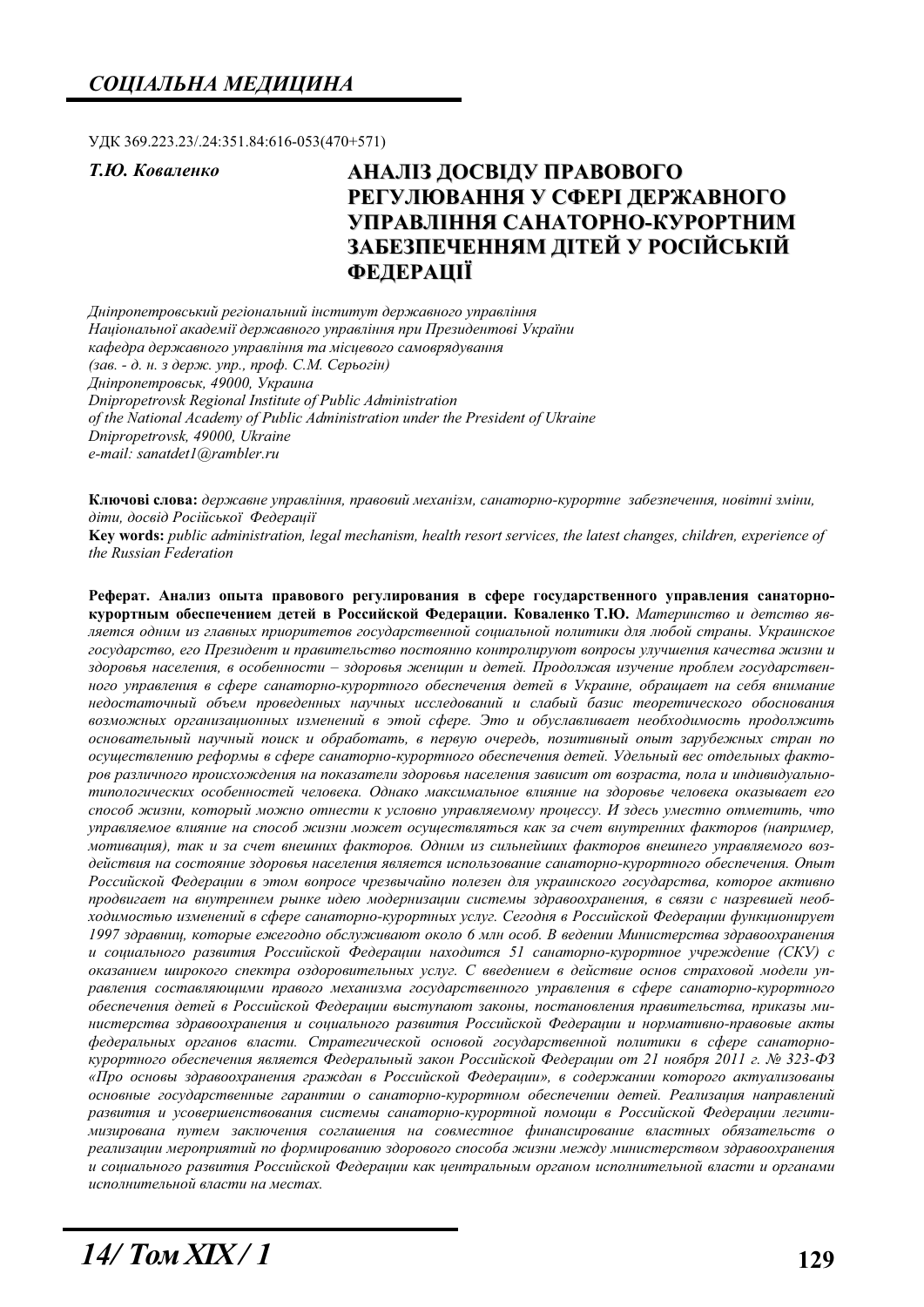**Abstract. Analysis of experience of legal regulation in the sphere of public administration of sanatorium providing of children in the Russian Federation. Kovalenko T.Yu.** *Motherhood and childhood are one of the main priorities of the government social policy for any country. The Ukrainian state, its President and government are keeping under scrutiny issues of improving quality of life and health of population, in particular, health of women and children. Continuing study of problems of Public Administration in the sphere of health resort services for children in Ukraine, in her previous scientific publications the author drew attention to insufficient scope of researches and weak grounds of theoretical justification of possible organizational changes in this sphere. This very fact stipulates the necessity to continue thorough scientific research and study, first of all, a positive experience of foreign countries as to implementing reforms in the sphere of health resort services for children. The share of separate factors of different nature, impacting indicators of public health depends on age, sex and individual-typological characteristics of a person. However, the greatest impact on a human health is made by his lifestyle that may be attributed to conditionally controlled process. In this case, it is appropriate to note that the controlled impact on lifestyle can be made both by internal factors (e.g., motivation), and external factors. One of the most powerful external factors of controlled impact on the public health is health resort provision. The experience of the Russian Federation in this area is extremely useful for the Ukrainian state, which is actively promoting the idea of the health system modernization in the domestic market as the area in need of such changes. Now, 1997 health resorts are operating in the Russian Federation, annually serving approximately 6 million people. The jurisdiction of the Ministry of Health and Social Development of the Russian Federation encompasses 51 health resort facilities (HRF) providing a wide range of health-improving services. The laws, government regulations, orders of the Ministry of Health and Social Development of the Russian Federation and regulatory legal acts of the federal authorities are applied with the introduction of principles of the insurance management model of the legal framework components of public administration in the area of health resort services for children in the Russian Federation. The strategic basis for the government policy in the area of health resort services is the Federal Law of the Russian Federation from November 21, 2011 No. 323-* $\Phi$ *3 "On the Basis of Public Health in the Russian Federation", which content actualized basic government guarantees of health resort services for children. Implementation of directions of development and improvement of health resort care in the Russian Federation has been legitimized through the agreement on co-financing of the government commitment made between the Ministry of Health and Social Development of the Russian Federation as a central executive authority and local executive authorities to implement measures to create a healthy lifestyle.* 

Після руйнації радянської моделі організації та управління охороною здоров'я у пострадянських країнах сформувались власні, відмінні або тотожні, моделі розвитку системи охорони здоров'я. В Україні ж система охорони здоров'я виявилась досить стійкою до організаційних змін i розпочала їх впроваджувати на практиці тільки після 2010 року. Разом з тим, основні шляхи реформування системи охорони здоров'я, яка до цього часу по суті своїй та організаційній формі все ще залишається державною та комунальною системою, мають суттєві недоліки. Так, організаційних змін потребує така ланка системи охорони здоров'я, як реабілітаційна медицина, проте єдиної концепції її реорганізації на цей час в Україні ще не сформовано. Все вищезазначене надає підстави для здійснення поглибленого аналізу зарубіжного досвіду в цьому питанні, а саме досвіду пострадянських країн.

Материнство і дитинство є одним з головних пріоритетів державної соціальної політики для будь-якої країни. Українська держава, її Президент та уряд тримають на постійному контролі питання покращення якості життя та здоров'я населення, а особливо – здоров'я жінок та дітей [1]. Продовжуючи вивчення проблем державного управління у сфері санаторно-курортного забезпечення дітей в Україні, автори у попередніх наукових публікаціях [10, 11] звертали увагу на недостатній обсяг проведених наукових досліджень та слабкий базис теоретичного обгрунтування можливих організаційних змін у цій сфері. Це й зуумовлює необхідність продовжити грунтовний науковий пошук та опрацювати, насамперед, позитивний досвід зарубіжних країн щодо здійснення реформи у сфері санаторнокурортного забезпечення дітей.

Наукові публікації вітчизняних [2, 3, 8, 15, 16] та зарубіжних дослідників [4, 5, 12, 19] неповною мірою висвітлюють вирішення проблемних питань за зазначеним напрямом державного управління у сфері охорони здоров'я, адже поза увагою дослідників залишається ще досить багато питань, зокрема, проблематика державного управління санаторно-курортним забезпеченням дитячого населення. Тому як державно-управлінська проблема значної актуалізації набуває необхідність вивчення позитивного досвіду державного управління санаторно-курортним забезпеченням дітей у пострадянських країнах.

Мета статті полягає у дослідженні новітніх змін правового механізму державного управління санаторно-курортним забезпеченням дітей у Російській Фелерації.

### РЕЗУЛЬТАТИ ТА ЇХ ОБГОВОРЕННЯ

У сучасному світі можливості держави в економіці та забезпеченні власної національної безпеки переважно визначає така складова, як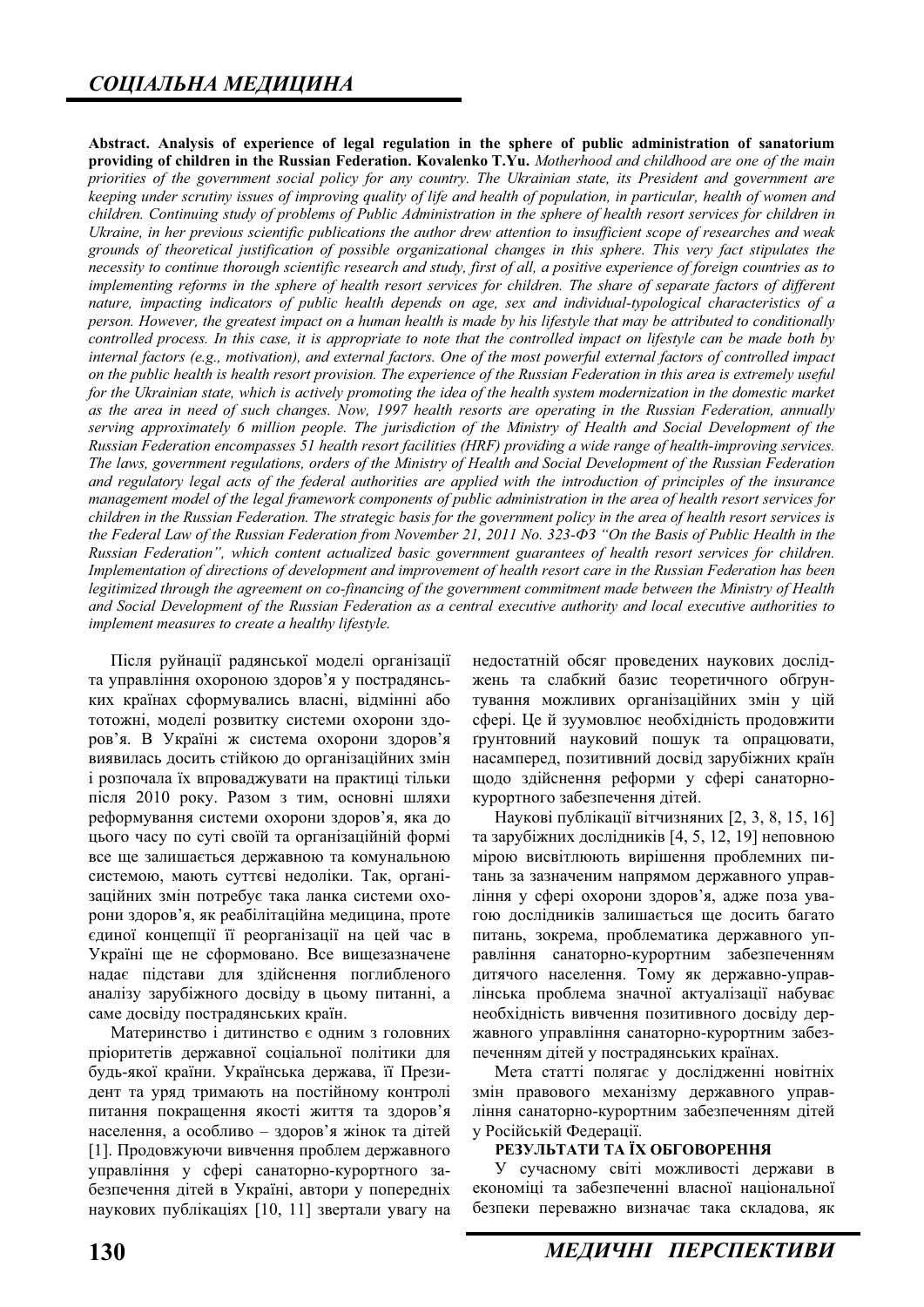здоров'я населення. Експерти Всесвітньої організації охорони здоров'я наприкінці XX століття визначили орієнтовне співвідношення різних чинників забезпечення здоров'я сучасної людини, виділивши чотири основні групи [12, 19]. На основі цього в 1994 році Міжвідомча комісія Ради безпеки Російської Федерації з охорони здоров'я населення у Федеральних концепціях "Охорона здоров'я населення" та "До здорової Росії" визначила це співвідношення стосовно Pосії так: генетичні чинники – 15-20%; стан навколишнього середовища – 20-25%; медичне забезпечення - 10-15%; умови і спосіб життя людей – 50-55%. Безумовно, питома вага внеску окремих чинників різної природи на показники здоров'я населення залежить від віку, статі та індивідуально-типологічних особливостей людини. Однак максимальний вплив на здоров'я людини здійснює його спосіб життя, який можна віднести до переважно керованого процесу. І тут доречно зазначити, що керований вплив на спосіб життя може здійснюватись як за рахунок внутрішніх чинників (наприклад, мотивація), так і за рахунок зовнішніх факторів. Одним з найпотужніших факторів зовнішнього керованого впливу на стан здоров'я населення є використання санаторно-курортного забезпечення.

Сьогодні у Російській Федерації функціонує 1997 оздровниць, які щорічно обслуговують близько 6 млн. осіб. У віданні Міністерства охорони здоров'я і соціального розвитку Російської Федерації знаходяться 51 санаторно-курортний заклад (СКЗ) з надання широкого спектру оздоровчих послуг. Деякі з цих закладів пропонують унікальні інноваційні методики відновного лікування, в тому числі за онкогематологічним, офтальмологічним і психоневрологічним профілями. Разом з тим, за оцінками експертів, на цей час рекреаційний потенціал Росії використовується лише на 8-10 %. У зв'язку з цим постає необхідність розробки інструментів поширення інновацій у санаторно-курортному комплексі, впровадження яких дозволить підвищити доступність і якість оздоровчих послуг для широкого загалу населення. Тому, враховуючи необхідність санаторного доліковування безпосередньо після стаціонарного етапу лікування, а також оздоровлення дітей застрахованих громадян при скеруванні їх у дитячі санаторії та санаторно-оздоровчі табори цілорічної дії, у Російській Федерації було змінено механізми організації та фінансування санаторно-курортного лікування.

Сутність новітніх змін в управлінні санаторно-курортним забезпеченням дітей у Російській Федерації полягає в тому, що включно до 2010 року на ці цілі виділялися кошти обов'язкового соціального страхування відповідно до федеральних законів про бюджет Фонду соціального страхування Російської Федерації на відповідний рік. Оплата путівок на санаторнокурортне лікування і оздоровлення працівників та членів їх сімей була страховим забезпеченням з окремих видів обов'язкового соціального страхування згідно з пунктом 14 статті 8 Федерального закону від 16 липня 1999 р. № 165-ФЗ «Про основи обов'язкового соціального страxvвання».

Нові підходи до визначення відповідних страхових випадків у рамках обов'язкового соціального страхування було встановлено з 1 січня 2010 року. Відповідно до статті 21 Федерального закону від 24 липня 2009 р. № 213-ФЗ «Про внесення змін в окремі законодавчі акти Російської Федерації та визнання такими, що втратили чинність окремих законодавчих актів (положень законодавчих актів) Російської Федерації у зв'язку з прийняттям Федерального закону «Про страхові внески до Пенсійного фонду Російської Федерації, фонд соціального страхування Російської Федерації, Федеральний фонд обов'язкового медичного страхування і територіальні фонди обов'язкового медичного страхування» сплата грошових коштів за путівки на санаторно-курортне доліковування працівників, на оздоровлення та відпочинок дітей не є видом страхового забезпечення по обов'язковому соціальному страхуванню.

У тому ж році було прийнято постанову Уряду Росії від 17 березня 2010 р. № 15, якою було скасовано дію Положення про придбання, розподіл, видачу путівок на санаторно-курортне лікування та оздоровлення працівників та членів їх сімей, затверджене раніше урядовою постановою від 21 квітня 2001 р. № 309. Таким чином, скасовано порядок і умови надання працівникам та членам їх сімей за рахунок коштів обов'язкового соціального страхування путівок, у тому числі на санаторно-курортне доліковування безпосередньо після стаціонарного лікування захворювань, та перелік захворювань, доліковування яких здійснювалося за рахунок коштів обов'язкового соціального страхування. Крім того, було відмінено дію наказу Міністерства охорони здоров'я Росії від 27 січня 2006 р. № 44 «Про доліковування (реабілітацію) хворих в умовах санаторію». Замість нього Міністерством охорони здоров'я і соціального розвитку Російської Федерації розроблено проект наказу «Про затвердження порядку надання працюючим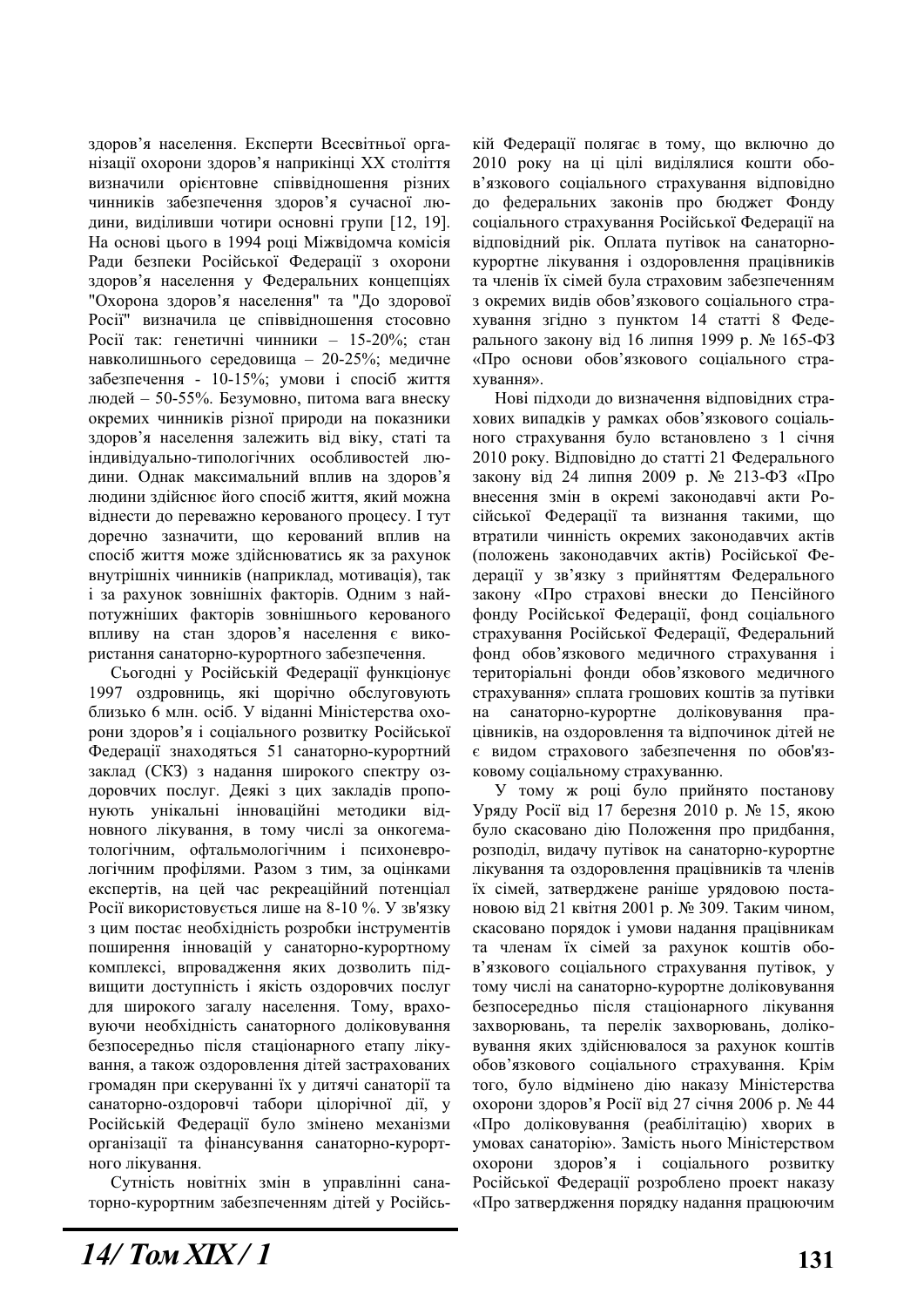громадянам санаторно-курортної медичної допомоги з відновлювального лікування безпосередньо після стаціонарної допомоги в умовах санаторно-курортних організацій» [5].

Новий порядок визначає принципи організації спільної роботи органів управління охороною здоров'я суб'єктів Російської Федерації, лікувально-профілактичних установ та санаторнокурортних організацій різних форм власності за напрямом працюючих громадян для надання санаторно-курортної медичної допомоги з відновлювального лікування безпосередньо після надання спеціалізованої, у тому числі високотехнологічної, медичної допомоги. Але необхідно акцентувати, що запропонований порядок принципово не відрізняється від раніше діючого Порядку направлення працівників на доліковування (реабілітацію) безпосередньо після стаціонарного лікування до спеціалізованих санаторіїв (відділення), затвердженого наказом Міністерства охорони здоров'я Росії від 27 січня 2006 р. № 44, окрім повноваження щодо забезпечення такого виду санаторно-курортного лікування працюючих громадян, що передано від Фонду соціального страхування Російської Федерації та його територіальних органів органам управління охороною здоров'я суб'єктів Російської Федерації. Крім того, зазнали змін і терміни санаторно-курортного лікування: безпосередньо після надання спеціалізованої медичної допомоги термін відновлювального лікування скорочено з 24 днів до 21 дня.

При цьому таким самим залишається перелік захворювань, лікування яких здійснюється безпосередньо після стаціонарної допомоги в умовах санаторно-курортних організацій. Це захворювання вагітних жінок із груп ризику, нестабільна стенокардія, гострий інфаркт міокарда, гостре порушення мозкового кровообігу, операції на серці та магістральних судинах, операції з приводу виразкової хвороби шлунка, дванадцятипалої кишки, видалення жовчного міхура, операції з приводу панкреатиту (панкреонекрозу), цукровий діабет, операції ортопедичні, травматологічні при дефектах і вадах розвитку хребта, пластиці суглобів, ендопротезування тощо.

Важливо сказати, що не змінилися й рекомендації з медичного відбору хворих, які направляються на санаторно-курортне лікування, а також залишились без змін показання та протипоказання для його здійснення.

У рамках програми державних гарантій надання громадянам Російської Федерації безкоштовної медичної допомоги, яка щорічно затверджується постановою Уряду Російської Федерації, Міністерство охорони здоров'я і соціального розвитку Російської Федерації рекомендує здійснювати відновне лікування (доліковування) працюючих громадян у санаторно-курортних установах різних форм власності. Зважаючи на те, що програмою передбачено заходи щодо відновного лікування та реабілітації хворих в умовах санаторію, міністерство рекомендує здійснювати співфінансування відновного лікування (доліковування) працюючих громадян при розробці територіальних програм державних гарантій надання громадянам Російської Федерації безкоштовної медичної допомоги (лист керівникам органів державної влади суб'єктів РФ від 23 жовтня 2009 p. № 14-5 / 10/2-8382).

Крім того, в цей час громадяни різних категорій, зокрема й працюючі громадяни, можуть бути спрямовані на відновлювальне лікування безпосередньо з установ, що знаходяться у віданні Міністерства охорони здоров'я Росії і Російської Академії Медичних Наук, що надають спеціалізовану, в тому числі високотехнологічну, медичну допомогу, в санаторно-курортні установи, підвідомчі Міністерству охорони здоров'я і соціального розвитку Російської Федерації. Порядок направлення таких хворих регулюється наказом Міністерства охорони здоров'я Росії від 27 березня 2009 р.  $\mathbb{N}$ <sup>o</sup> 138-н «Про порядок організації роботи з розподілу путівок та напрямку хворих з установ, що надають спеціалізовану, в тому числі високотехнологічну, медичну допомогу, на лікування в санаторно-курортні заклади, що знаходяться у віданні Міністерства охорони здоров'я Росії».

У Російській Федерації також було змінено порядок організації та проведення дитячої оздоровчої кампанії. Від Фонду соціального страхування Російської Федерації регіонам було передано повноваження з організації та забезпечення відпочинку та оздоровлення дітей (за винятком відпочинку в канікулярний час, організацію якого покладено на органи місцевого самоврядування) відповідно до Федерального закону від 17 грудня 2009 року № 326-ФЗ «Про внесення змін до статті 5 і 12 Федерального закону «Про основні гарантії прав дитини в Pосійській Федерації» і статті 26.3 і 26.11 Федерального закону «Про загальні принципи організації законодавчих (представницьких) і виконавчих органів державної влади суб'єктів Російської Федерації». Повноваження, що закріплені у новому правовому механізмі державного управління санаторно-курортним забезпеченням дітей, будуть фінансуватися за рахунок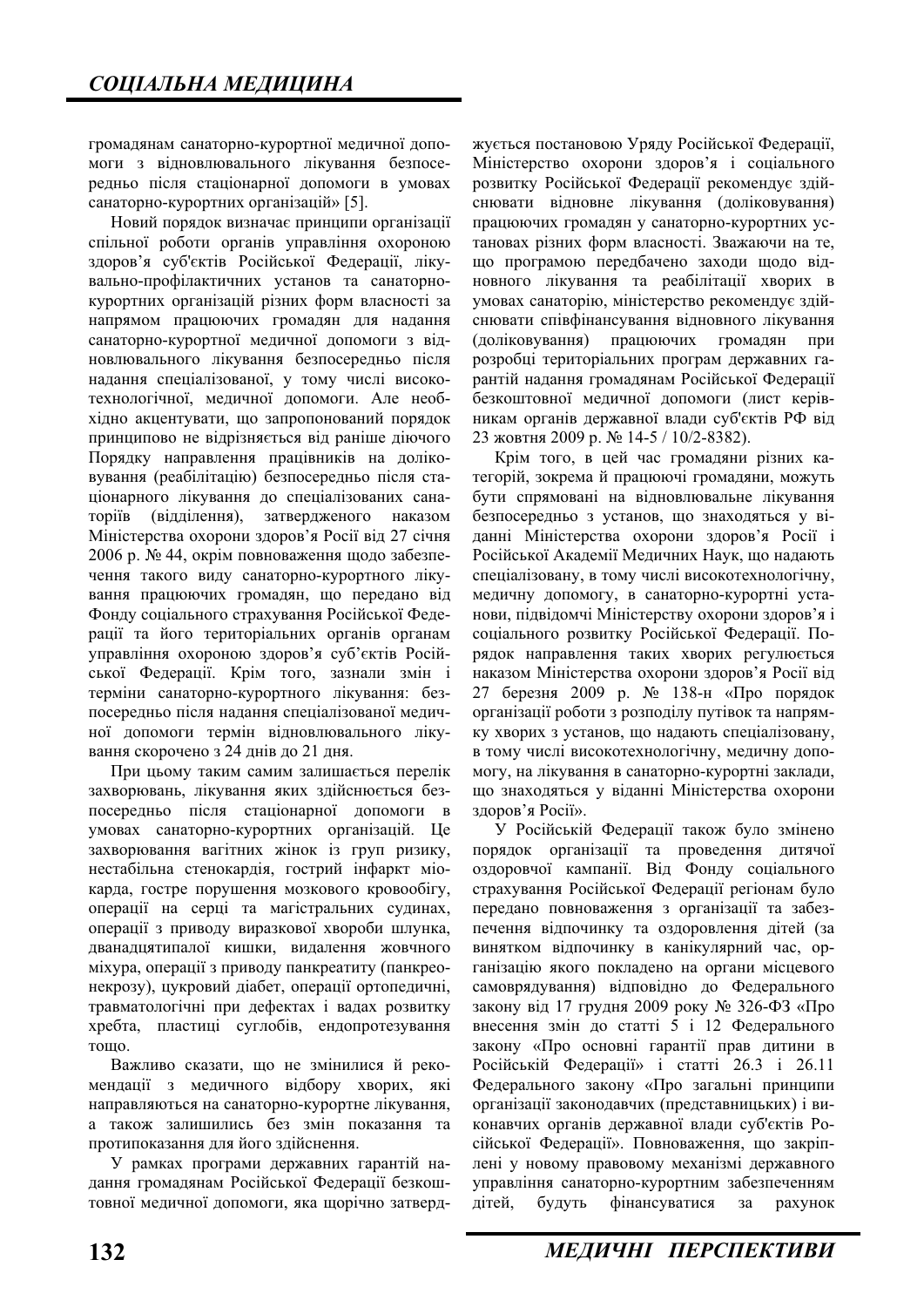збільшення дохідної бази регіональних бюджетів у зв'язку зі змінами податкового законодавства РФ. Крім того, федеральним органам влади дозволено здійснювати додаткове фінансування заходів щодо забезпечення прав дітей на відпочинок та оздоровлення. Так, щорічно федеральним суб'єктам управління передбачено виділення субсидії з федерального бюджету в сумі 4,1 млрд руб. на проведення оздоровчої кампанії для дітей, які перебувають у важкій життєвій ситуації. Очікується, що новий порядок підвищить адресність проведення оздоровчих заходів, підвищить якість відпочинку і дозволить суттєво розширити контингент дітей, які отримають доступ до організованого відпочинку. Наприклад, оздоровчою кампанією будуть охоплені діти з сімей військовослужбовців, адже раніше путівки по лінії соціального страхування для них не оплачувалися.

Отже, новітні зміни правового механізму державного регулювання розвитку сфери санаторнокурортного забезпечення дітей у Російській Федерації розширили можливості органів виконавчої влади на місцях у реалізації власних управлінських функцій щодо підвищення якості життєзабезпечення населення. Сьогодні влада повинна опрацювати механізм фінансування оплати путівок з урахуванням можливого співфінансування з роботодавцями, благодійними організаціями та іншими спонсорами, встановити нормативи оплати вартості путівок у дитячі санаторії, оздоровчі та заміські табори.

Таким чином, слід зазначити, що складовими правового механізму державного управління у сфері санаторно-курортного забезпечення дітей у Російській Федерації виступають закони, постанови уряду, накази міністерства охорони здоров'я і соціального розвитку Російської Федерації та нормативно-правові акти федеральних органів влади. Стратегічною основою державної політики у сфері санаторно-курортного забезпечення є Федеральний закон Російської Федерації від 21 листопада 2011 р. № 323-ФЗ «Про основи охорони здоров'я громадян в Російській Федерації», у змісті якого актуалізовані основні державні гарантії щодо санаторно-курортного забезпечення дітей. Реалізація напрямів розвитку та удосконалення системи санаторно-курортної допомоги в Російській Федерації легітимізована через укладання угоди на співфінансування зобов'язань щодо реалізації заходів з формування здорового способу життя між міністерством охорони здоров'я і соціального розвитку Російської Федерації як центральним органом виконавчої влади та органами виконавчої влади на місцях.

#### ПІЛСУМОК

Отже, проведений аналіз змісту вищезазначених нормативно-правових актів показав, що загалом система державного управління у сфері санаторно-курортного забезпечення дітей у Російській Федерації зазнає відповідних трансформацій, насамперед, у площині правових змін. До введення системи страхової медицини в РФ управління здійснювалось на основі традиційних підходів радянського зразка, а після 2004 року – з урахуванням вимог ринкового господарювання, що передбачає перерозподіл повноважень та порядку фінансування між суб'єктами управління. Зазначений напрям дослідження є вельми актуальним та потребує подальших наукових розробок.

## СПИСОК ЛІТЕРАТУРИ

1. Адміністративна реформа в Україні: сучасний стан, проблеми та перспективи: монографія / В.М. Алексєєв, О.Ф. Андрійко, О.М. Бабич, Н.Т. Гончарук [та ін.]. – Д.: Монолит, 2009. – 383 с.

2. Бакуменко В. Методологія державного управління: проблеми становлення та подальшого розвитку / В. Бакуменко, В. Князєв, Ю. Сурмін // Вісник УАДУ.  $-2003. - N<sub>2</sub> 2. - C. 11-27.$ 

3. Білинська М. Державне управління забезпеченням національної безпеки та чинники громадського здоров'я / М. Білинська, Н. Рингач // Теорія та практика держ. упр.: зб. наук. праць. - Харків: Вид-во  $\overline{X}$ ар $\overline{PI}$  НАД $\overline{Y}$  «Магістр», 2008. – Вип. 1 (20). – С. 417-425.

4. Ветитнев А.М. Маркетинг некоммерческих санаториев / А.М. Ветитнев, Е.В. Цирюта // Маркетинг в России и за рубежом. – 2006. – № 2 (52). – C. 108-115.

5. Восстановительная медицина: монография. Т.2. / А.А. Хадарцев, Б.Л. Винокуров, С.Н. Гонтарев,

А.С. Цогоев. – Белгород: ЗАО «Белгород. обл. типография», 2010. – 261 с.

6. Габуева Л.А. Анализ организационно-экономических молелей прелпринимательской леятельности в здравоохранении и перспективы их развития / Л.А. Габуева, М.А. Татаринова // Здравоохранение. –  $2010. - N_2 10. - C. 43-50.$ 

7. Государственная программа Российской Федерации «Развитие здравоохранения»: материалы коллегии Минздрава России 28 сентября 2012 года. – Режим доступу: https://www.rosminzdrav.ru

8. Державне управління: філософські, світоглядні та методологічні проблеми: монографія / кол. авт.: В.М. Князєв, І.Ф. Надольний, М.І. Мельник [та ін.]; за ред. В.М. Князєва. – К.: Вид-во НАДУ: "Міленіум", 2003. – 320 с.

9. Кардаш В.А. Законы рынка требуют эффективно использовать факторы повышения конкурентоспособности санаторно-курортных организаций /